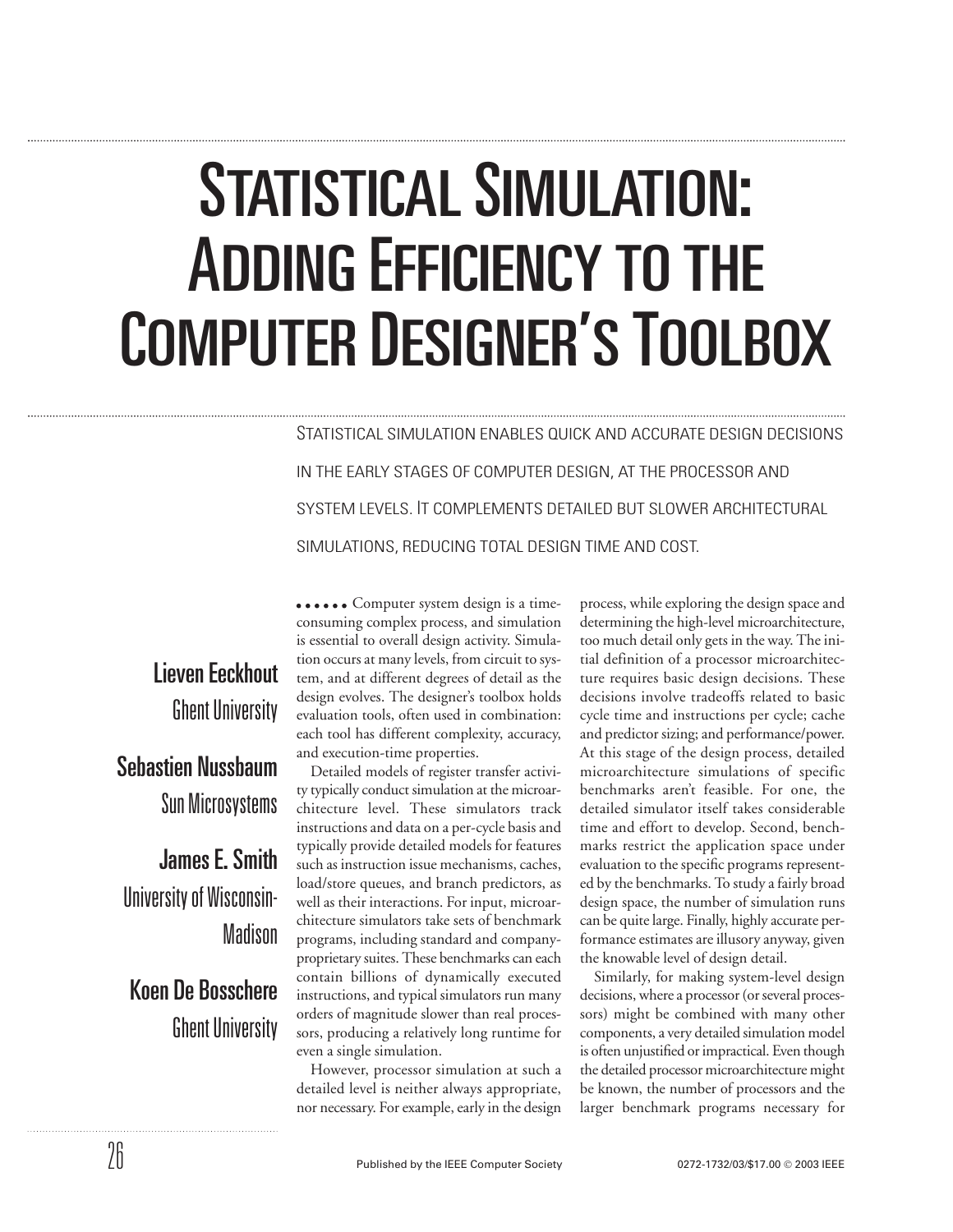| <b>Technique</b>                           | <b>Development time</b> | <b>Evaluation time</b> | <b>Accuracy</b>   | <b>Coverage</b> |
|--------------------------------------------|-------------------------|------------------------|-------------------|-----------------|
| Functional simulation                      | <b>Excellent</b>        | Good                   | Poor              | Poor            |
| Specialized cache and predictor simulation | Good                    | Good                   | Poor              | Poor            |
| Full trace-driven simulation               | Poor                    | Poor                   | Excellent         | Excellent       |
| Full execution-driven simulation           | Poor                    | Poor                   | <b>Excellent</b>  | Excellent       |
| Modular full execution-driven simulation   | Good                    | Poor                   | Excellent         | Excellent       |
| Sampled simulation                         | Poor                    | Fair                   | Good to excellent | Excellent       |
| Analytical modeling                        | Excellent               | Excellent              | Fair              | Poor            |
| Statistical simulation                     | Good                    | Excellent              | Good              | Good            |

# **Table 1. Comparing existing simulation and modeling techniques.**

studying system-level behavior multiply many fold the simulation complexity.

Statistical simulation<sup>1-4</sup> can overcome many shortcomings of detailed simulation for those situations where detailed modeling is impractical or at least overly time consuming. Statistical simulation permits early exploration of the design space with relatively little new-tool development effort. In addition, it provides a simple way of modeling superscalar processors as components in large-scale systems where a high level of detail is unnecessary or practical.

Table 1 presents the practice of microprocessor design and the role statistical simulation can play in an overall simulation framework by comparing existing techniques in terms of development and evaluation times, accuracy in predicting overall performance, and level of microarchitecture detail or coverage.

*Functional simulation* models only the functional characteristics of an instruction set. It simulates instructions one by one, taking input operands and generating output values. These tools are typically most useful for determining if a design implements an instruction set correctly rather than its performance characteristics. Consequently, accuracy and coverage are poor (with respect to performance and implementation detail). However, development time is excellent because a functional simulator is usually already present at hardware development time (unless the processor implements a new instruction set). Functional simulators have a very long lifetime that can span many development projects. Evaluation time is good because no microarchitecture features need modeling. From a hardware development perspective, functional simulation is most useful because it can generate instruction and address traces—the functionally correct sequence of instructions and/or addresses that a benchmark program produces. Other simulation tools, including statistical simulation, can use these traces.

*Specialized cache and predictor simulation* takes program instruction and address traces, and simulates only cache or branch predictor behavior in isolation. Such simulations usually evaluate performance as miss rate or miss prediction rate. These tools are widely available, especially for cache simulation, and they can evaluate a variety of cache configurations simultaneously in a single simulation run.<sup>5,6</sup> Although development time and evaluation time are both good, coverage is limited because cache and predictor simulations model only certain specific aspects of a processor. And although the accuracy in terms of miss rate is quite good, overall processor performance accuracy correlates only roughly with these miss rates because so many other factors come into play. Hence, overall accuracy is poor (or perhaps not applicable).

*Full trace-driven simulation* takes program instruction traces and feeds the full benchmark trace into a detailed microarchitecture simulator. A trace-driven simulator separates the functional simulation from the timing simulation. This separation is often useful because designers must only perform functional simulation once, whereas they perform detailed timing simulations many times. This separation reduces the detailed simulation runtime.

One disadvantage of this approach is the need to store trace files, which can be quite large. Another disadvantage for modern superscalar processors is that they predict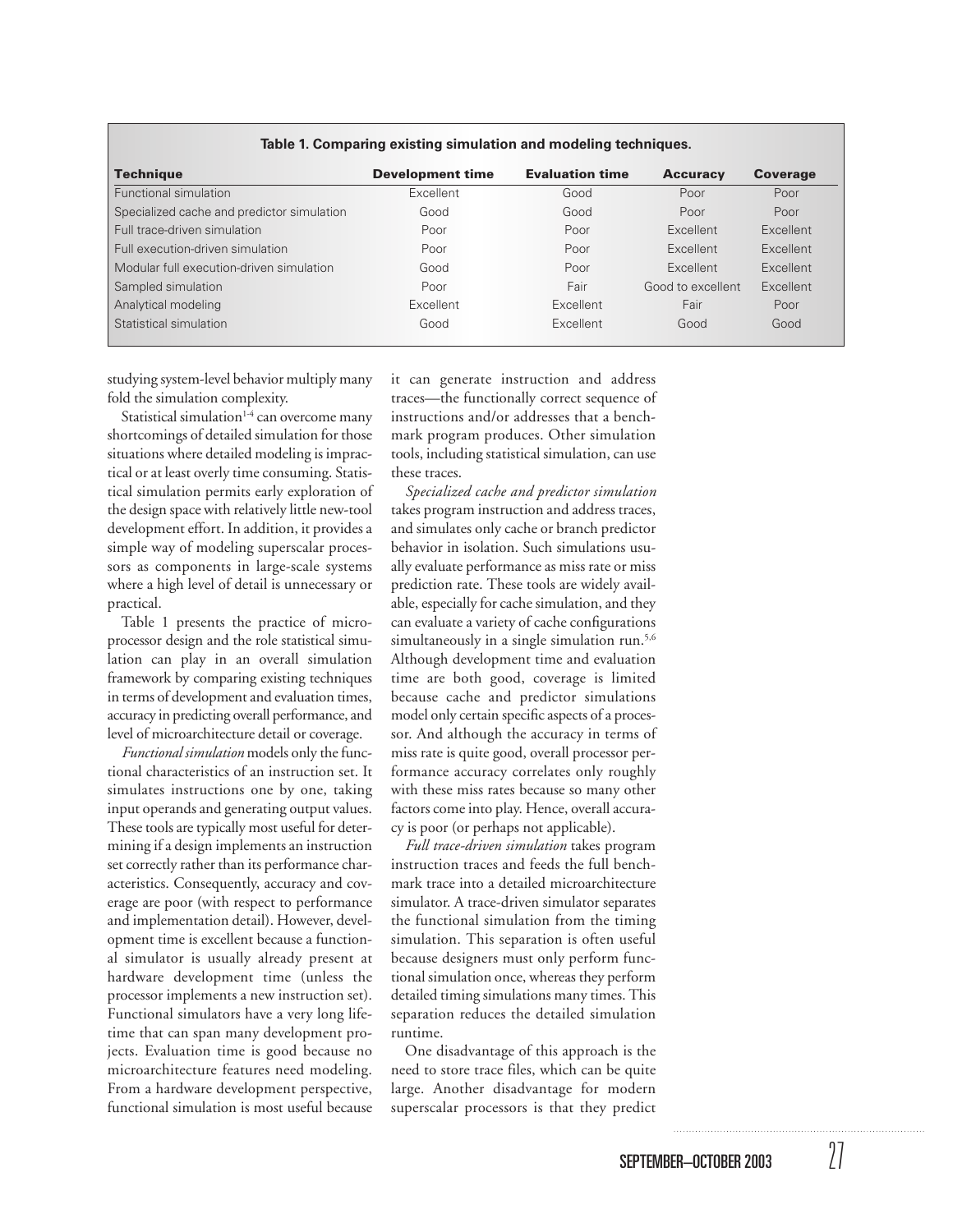branches and execute many instructions speculatively. These discarded instructions do not show up on a trace file from functional simulation, although they can affect cache and/or predictor contents.7 Overall, full trace-driven simulation requires a long development time and long simulation runtimes, but both accuracy and coverage are excellent.

*Full execution-driven simulation* is similar to full trace-driven simulation, except it combines functional simulation with detailed timing simulation. Consequently, this type of simulation does not have to store trace files and can accurately simulate speculated instructions. Recently, execution-driven simulation has supplanted trace-driven simulation as the method of choice. An example in academia is SimpleScalar's out-of-order simulator,<sup>5</sup> computer companies use similar simulation tools.8 Just as with trace-driven simulation, full execution-driven simulation is highly accurate, attains excellent coverage the simulator models the microarchitecture in detail—but it is very time consuming to run and requires a long time to develop.

To overcome the difficulty of building detailed cycle-accurate simulators, recent work has presented simulation frameworks built along the philosophy of modular components. Examples of such modular, full execution-driven simulation tools are Asim8 and Liberty.9 Within such an infrastructure, designers can easily reuse, extend, and modify architectural components to quickly build complex performance models. Consequently, the development time is good once the general infrastructure is available.

Unfortunately, modular, full execution-driven simulation does not address the problem of long simulation times. A partial solution to this problem is to carefully select a portion (or portions) of a full benchmark program and then simulate only that portion. Computer designers and researchers often implement this sampled-simulation approach by either selecting one single large sample or multiple small samples. Selecting a representative sampled trace is an important issue with possible pitfalls. For example, samples from the beginning of a program are likely to contain nonrepresentative initialization code. The more general problem is that the execution of a computer program consists of several program phases.

As such, an effective sampled trace should represent each major program phase.<sup>2,10-12</sup>

Another approach, at the opposite end of the spectrum, is to use *analytical modeling*. With analytical modeling, several equations approximate the microarchitecture's behavior. Conceptually, analytical model development should be simpler than developing a detailed simulation model and should provide valuable insight. However, researchers have only derived reasonably accurate analytical models for simple (for example, in-order) microarchitectures. They have yet to develop accurate analytical modeling techniques that cover superscalar architectures and many parameters. The coverage of this approach is poor.

Between detailed simulation and analytical models lies *statistical simulation.*1-4,13 Statistical simulation is very simple. First, the designer computes (or otherwise derives) a statistical program profile, using simple trace-based tools, such as specialized cache and predictor simulators. This statistical profile is a collection that records the distributions of important program characteristics. The statistical profile subsequently generates a synthetic instruction trace that executes on a simple trace-driven simulator. Because the synthetic trace is randomly generated from the statistical profiles, the simulation process quickly converges to a set of performance projections. As such, very short synthetic traces (several hundred thousand instructions or fewer) can yield accurate performance estimates. The computation time for this approach is several orders of magnitude less than for full benchmark simulation.

Furthermore, the trace-driven statistical simulator itself is simpler because it does not have to model all of a microprocessor's details. This sort of simulation statistically model several microarchitectural mechanisms that do not need precise hardware modeling. So the lines of code for a synthetic trace simulator a few hundred in the ones we have developed—are significantly fewer than for a fully detailed simulator, which takes at least several tens of thousands of lines. Finally, program statistics that drive the synthetic trace generation do not necessarily have to come from a specific benchmark program. Rather, the designer can choose them to cover the full range of expected program behavior.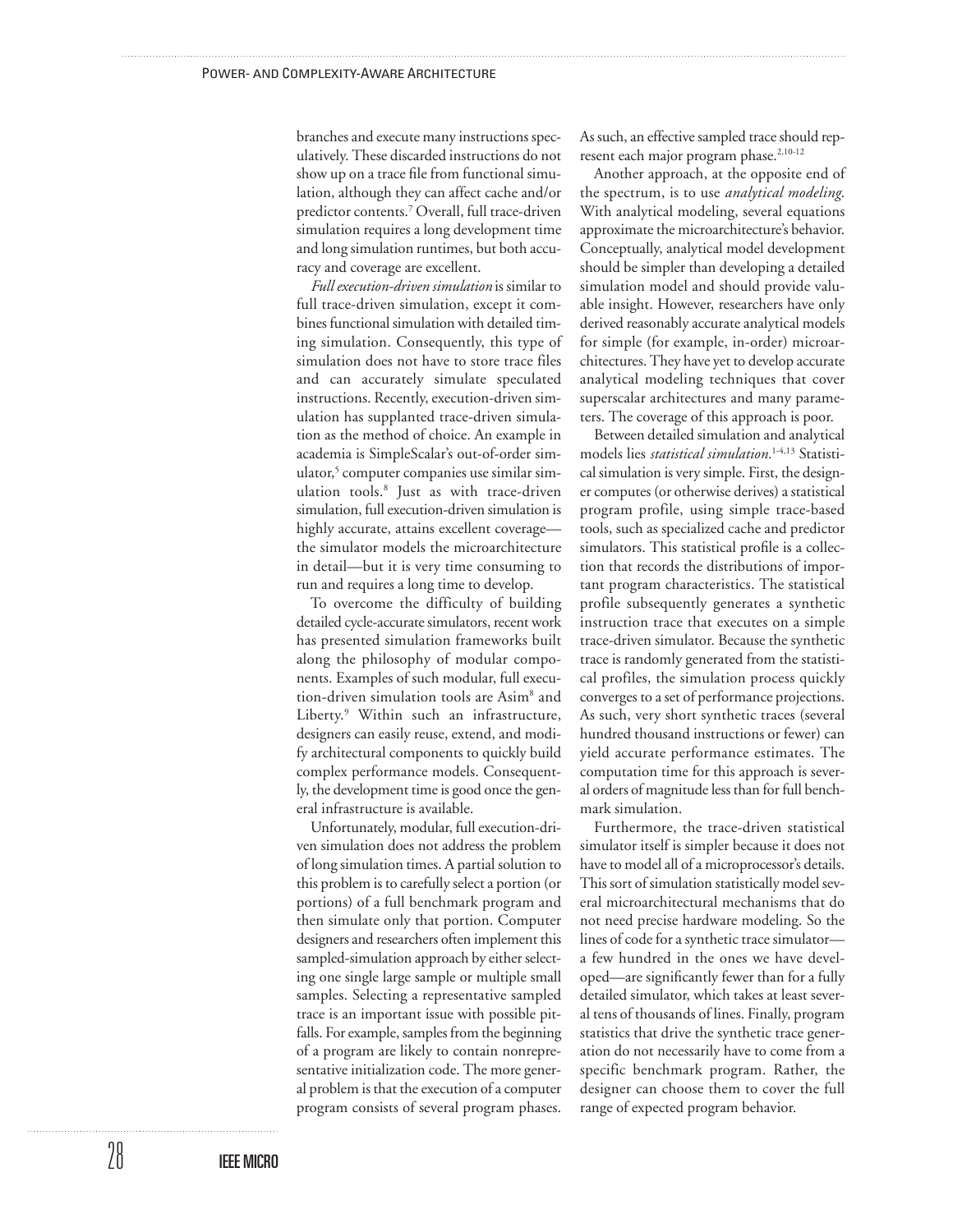

Figure 1. Statistical simulation general framework.

The drawback of using a simple statistical simulator is that the level of detail or the coverage during statistical simulation is less than for full and sampled trace simulations. For example, instructions can be collapsed into a single class; statistical simulation might treat all simple ALU instructions as a single class. As such, detailed measurement of specific instruction types becomes impossible. Obviously, this depends on the statistical simulation's level of detail; such simulations could model specific instruction types, if desired. However, modeling additional details lengthens development and evaluation times. Furthermore, statistical simulation is useful in identifying a region of interest for further analysis through slower, more detailed simulations.

A second drawback of statistical simulation is that employing it for a radically different system than the one for which it has been validated would require revalidating the model.

Based on experiments, we observe that statistical simulation attains good accuracy, requires relatively short development time, and provides very short evaluation time and good coverage. As such, statistical simulation is a useful addition to a designer's evaluation toolbox.

# Statistical simulation

The overall process of statistical simulation consists of the four steps shown in Figure 1: program trace generation, statistical profiling, synthetic-trace generation, and trace-driven simulation.

Initially, we assume designers have generated a program trace via functional simulation (to avoid the storage of long trace files, the trace output can go directly into the profiling tools). Then, a microarchitecture-independent profiling tool and specialized cache/predictor simulators analyze the program trace.

The microarchitecture-independent profiling tool analyzes only the functional operation of instructions, extracting statistics that summarize program characteristics. Primarily, these characteristics are distributions,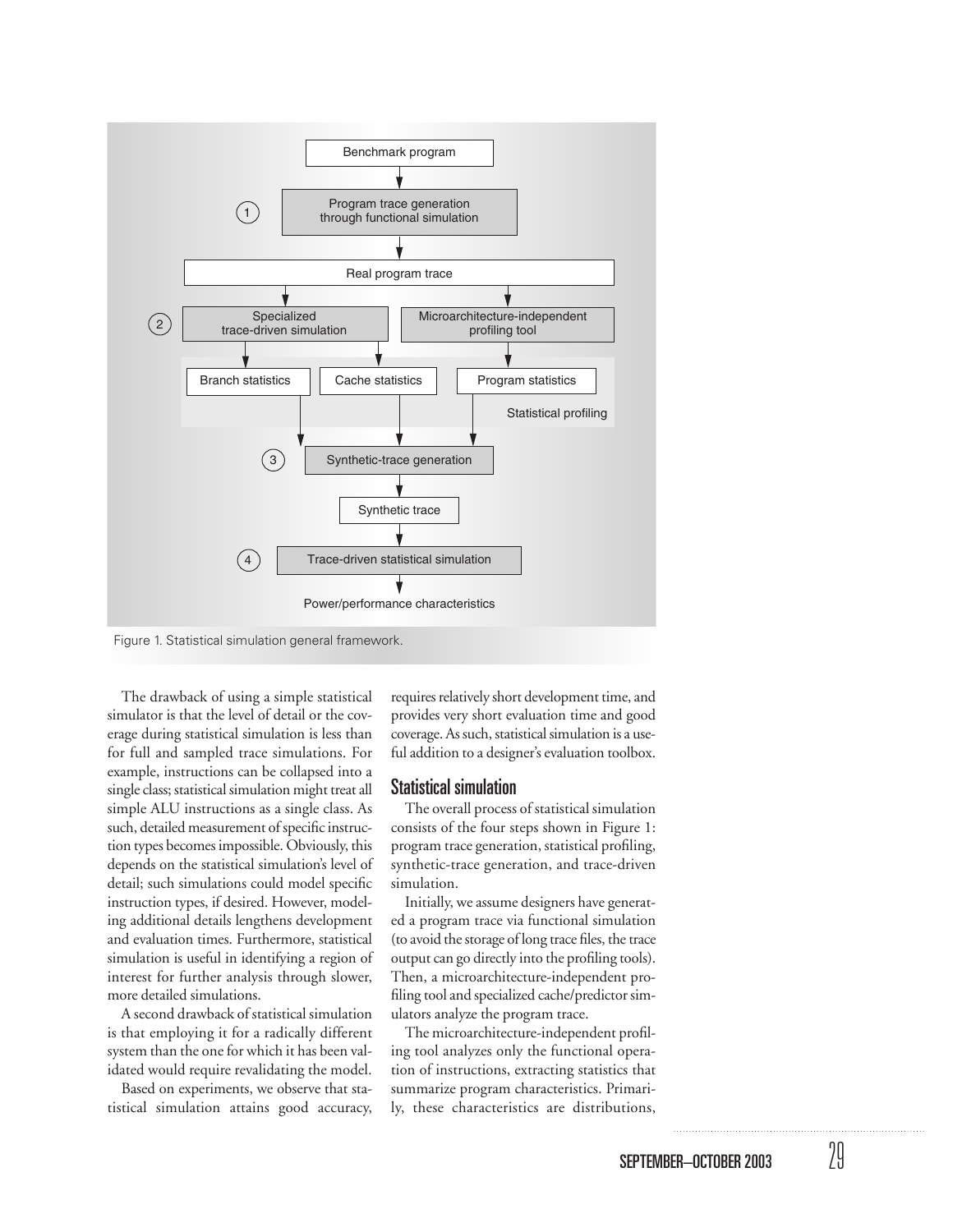including the instruction mix and the data dependencies among instructions. Such characteristics are independent of the microarchitecture on which the instructions execute; however, they do depend on the instruction set architecture and compiler.

The specialized cache/predictor simulation tools extract statistics about the branch and cache behavior from the program trace. These cache and predictor miss rates measure locality-related events that are difficult to model through microarchitecture-independent characteristics. There are several fast tools that can collect such cache and branch predictor statistics.

The complete set of statistics (for the program, branch, and cache) thus derived is a *statistical profile*. Once designers compute a statistical profile, the next step is to generate a synthetic trace with the same statistical properties, by construction, as the original trace that served as the statistical profile's source. The synthetic trace simulates on a trace-driven simulator. In simulating this synthetic trace, performance characteristics (like instructions issued per cycle) typically converge after a few hundred thousand instructions.

After initial collection of the statistics, designers can efficiently explore the complete design space. For instance, the instruction window size, the number of in-flight instructions, instruction execution latency, or the number of pipeline stages are all variable. In addition, the statistics themselves can be varied to touch on points in the program space that specific benchmarks might not cover.

### Statistical profiling

Finding a viable statistical profile is key to successful statistical simulation. The performance characteristics of the synthetic trace should be comparable to those of the original trace from which it derives.<sup>2</sup> In our baseline model, a statistical profile includes four distribution classes:

- *Instruction mix.* The profile includes a distribution of instruction mix by type and the number of operands per instruction type. We typically use 10 instruction types, such as loads, ALU instructions, conditional branches.
- *Interinstruction dependencies.* This distri-

bution measures the probability that an instruction depends on a preceding instruction through a register value or through memory. In our approach, we only consider read-after-write dependencies because other types of dependencies (write-after-write and write-after-read) are removed dynamically by today's superscalar, out-of-order microarchitectures. However, designers can add statistics for other types of dependencies if the hardware does not automatically remove them.

- *Cache behavior.* For statistical profiling, we measure the probabilities of L1 and L2 cache misses, and data and instruction cache misses.
- *Branch predictor behavior.* These characteristics include branch (target) prediction accuracies for the various branch classes (conditional branch, jump, function call, or return).

# Synthetic-trace generation and simulation

Given the statistical profile, we can generate the synthetic trace. Generating a random number between 0 and 1, and then mapping through the cumulative distribution function selects a particular point on a distribution. The generation of a synthetic trace proceeds in the following order:

- 1. Determine the instruction type and the number of source operands.
- 2. For each instruction source operand, determine the preceding instruction that produces the value. This will create a read-after-write dependency between the preceding instruction and the current instruction. Do the same for memory operations, that is, make loads dependent on preceding stores (for example, a load follows a store to the same address).
- 3. If the current instruction is a load, determine whether it will cause a data cache miss.
- 4. If the current instruction is a branch instruction, determine whether the branch predictor will correctly predict the branch's outcome.
- 5. For each instruction, determine whether instruction fetch will cause an instruction cache miss.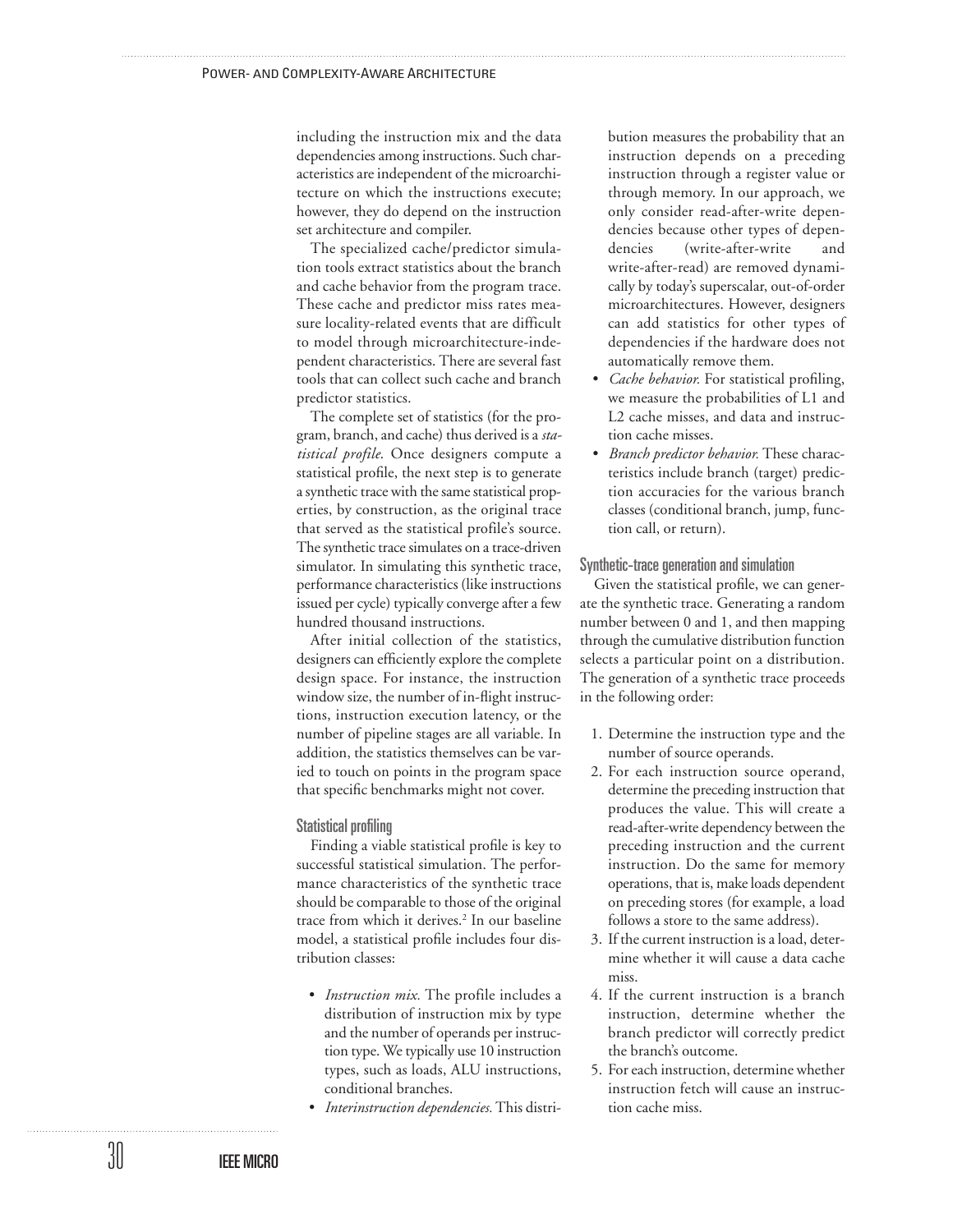As the generator produces synthetic instructions, it streams them into the simulator. One simplification of the synthetic trace simulator is that it does not need to model caches or branch predictors. During simulation, the simulator models the performance impact of these structures as follows:

- For a load miss, the simulator assigns an appropriate latency when the load executes. For example, in case of an L1 cache miss, it will assign the access time of the L2 cache. For an L2 cache miss, it will assign the memory access time.
- For a branch misprediction, the simulation will flush the pipeline when the mispredicted branch executes.
- For an instruction cache miss, the simulator will stop fetching instructions for a specified number of clock cycles.

### Absolute accuracy

An important performance metric obtainable through simulation is the average number of instructions that execute per cycle or IPC. We use this metric to evaluate the overall accuracy of statistical simulation. To do so, we define the absolute IPC error:

# *Absolute IPC error* = (*IPC*<sub>s</sub> – *IPC*<sub>r</sub>) / *IPC*<sub>r</sub>

*IPC*<sup>r</sup> is the reference IPC measure by detailed execution-driven simulation; *IPC*<sub>c</sub> comes from statistical simulation. The IPC prediction error of a baseline statistical simulation model typically ranges from 10 percent for modestresource superscalar microprocessors (at most 32 in-flight instructions and an issue width of 4) to 15 percent for wide-resource microprocessors (128 in-flight instructions and an issue width of  $8$ ).<sup>1,3,4</sup> There are several reasons for this inaccuracy.

- The synthetic-trace simulator is less detailed than the detailed architectural simulator and such a simplified model can introduce errors. This is expected and part of the tradeoff that dramatically reduces development and simulation time.
- In the current statistical simulation framework, we assume the statistical independence of the various program characteristics. For example, the data

cache behavior is statistically independent of the instruction-level parallelism (ILP). In reality, a correlation might exist between various program characteristics, which can impact overall performance. Modeling this correlation can lead to increased accuracy as the "Program characterization" sidebar explains.

Statistical simulation does not account for time-dependent program behavior. For example, we use one single statistical profile for the complete benchmark program run. However, measuring several statistical profiles and generating synthetic traces for different program phases might increase the accuracy of statistical simulation, but will consume additional evaluation time.

## Relative accuracy

In the context of design space explorations, a performance model's relative accuracy is more important than its absolute accuracy (in this case, absolute IPC error, defined earlier). A measure of relative accuracy would indicate the ability of a performance estimation technique to predict performance trends, for example, the degree to which performance changes as the designer varies a microarchitectural parameter. So, if statistical simulation can provide good relative accuracy, then it is useful for making design decisions. For example, a designer might want to know if the performance gain due to increasing a particular hardware resource justifies the increased hardware cost.

We define relative error as

$$
Relative \ IPC \ error = \frac{IPC_{s,B}}{IPC_{s,A}} - \frac{IPC_{r,B}}{IPC_{r,A}}
$$

with  $IPC_{s,A}$  and  $IPC_{s,B}$  the IPC numbers of the synthetic trace when running on two different microarchitectures A and B; *IPC*<sub>rA</sub> and  $IPC_{\text{rB}}$  are the similarly defined IPCs for reference traces. This definition quantifies the difference in IPC increase or decrease of the synthetic trace versus the IPC increase or decrease of the reference (real) trace.

# Applications

Three applications of statistical simulation are uniprocessor performance modeling, high-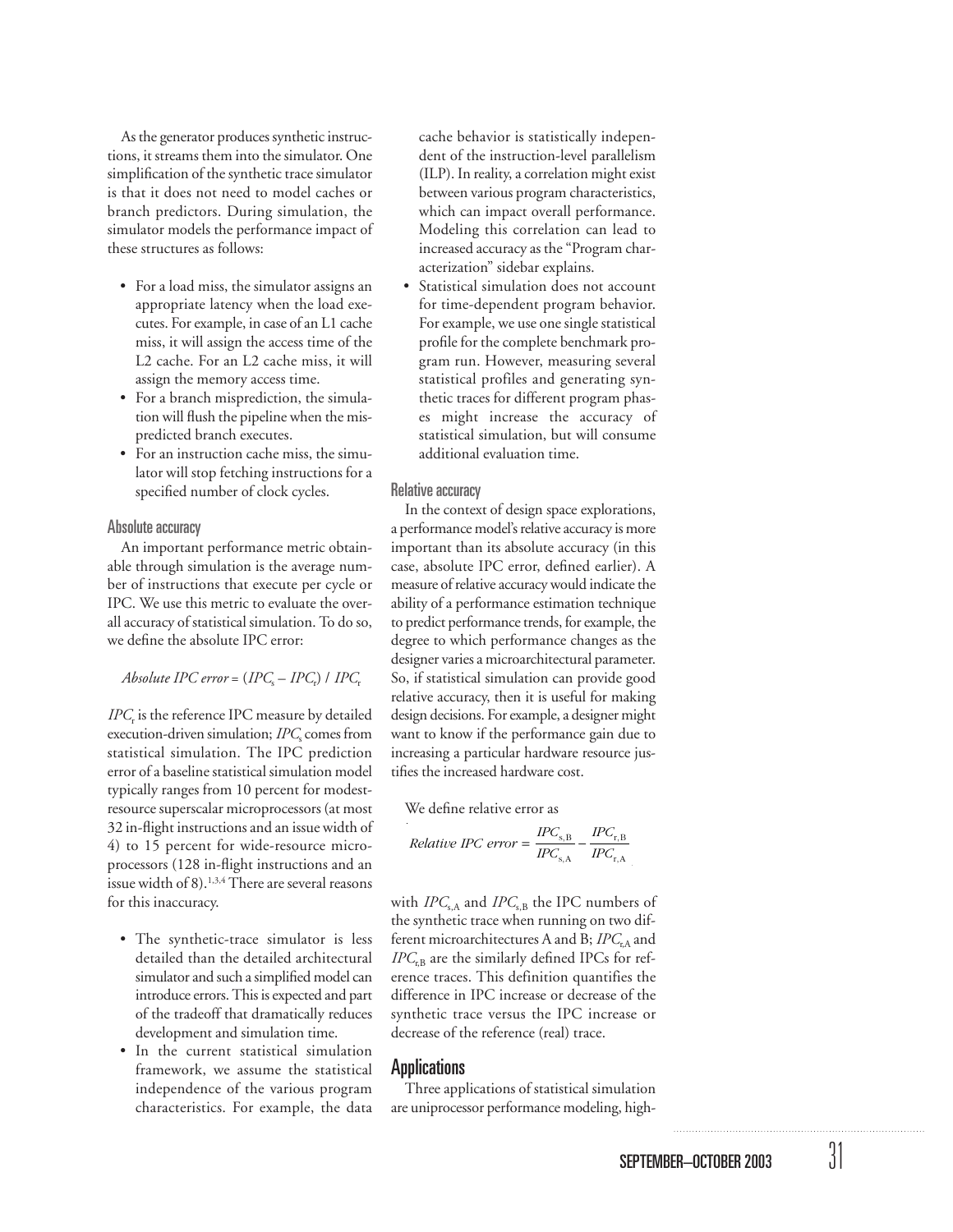# **Program characterization**

An interesting application for statistical simulation is program characterization. When validating the statistical simulation methodology in general and the characteristics included in the statistical profile in particular, program characterization makes clear which program characteristics must be in the profile for good accuracy. That is, this process distinguishes program characteristics that influence performance from those that do not. Two enhancements increase the accuracy of statistical simulation and reveal important program characteristics.

The first enhancement comes from the notion that cache misses occur in clusters or bursts. In other words, as a function of time, cache misses tend to occur in close proximity to other misses.<sup>1</sup> Modeling this clustered cache-miss behavior significantly improves the accuracy of statistical simulation. For example, enhancing statistical simulation by modeling intermiss gaps (instead of using average miss rates) reduces the 15 percent IPC prediction error for wide-resource microprocessors to approximately 10 percent.<sup>2</sup> That is, we model a bursty cache-miss behavior instead of a uniformly distributed one.

The high correlation of various program characteristics is the basis for the second enhancement. Correlating the instruction mix, the interoperation dependencies, cache-miss rates, and branch misprediction rates to the basic-block size can lead to significantly higher accuracy in performance prediction.3 Figure A shows the IPC prediction error for several microarchitectural configurations by varying the window size, issue width, and the fetch queue size. Within each set, the 12 bars represent different

improved characterization models, for instance, with additional complexity in the statistical profile or more correlation among various program characteristics. Each bar represents the average IPC error for the SPECint95 benchmark suite. This graph shows that the four rightmost bars in each set attain the highest accuracy for each microarchitectural configuration. These improved program models correlate cache and branch statistics and basic-block size to varying degrees and in various ways. For instance, one method of correlation is to measure different branch prediction and cache statistics for each basic-block size. The results in the rest of this article are the baseline results, that is, the results with the statistical profile as discussed in the main paper.

### **References**

- 1. J. Voldman et al., "Fractal Nature of Software-Cache Interaction," *IBM J. Research and Development*, vol. 27, no. 2, Mar. 1983, pp. 164-170.
- 2. L. Eeckhout, "Accurate Statistical Workload Modeling," PhD thesis, Ghent Univ., Belgium, Dec. 2002; http://www.elis.ugent. be/~leeckhou/.
- 3. S. Nussbaum and J.E. Smith, "Modeling Superscalar Processors Via Statistical Simulation," *Proc. 2001 Int'l Conf. Parallel Architectures and Compilation Techniques* (PACT 2001), IEEE CS Press, 2001, pp. 15-24.



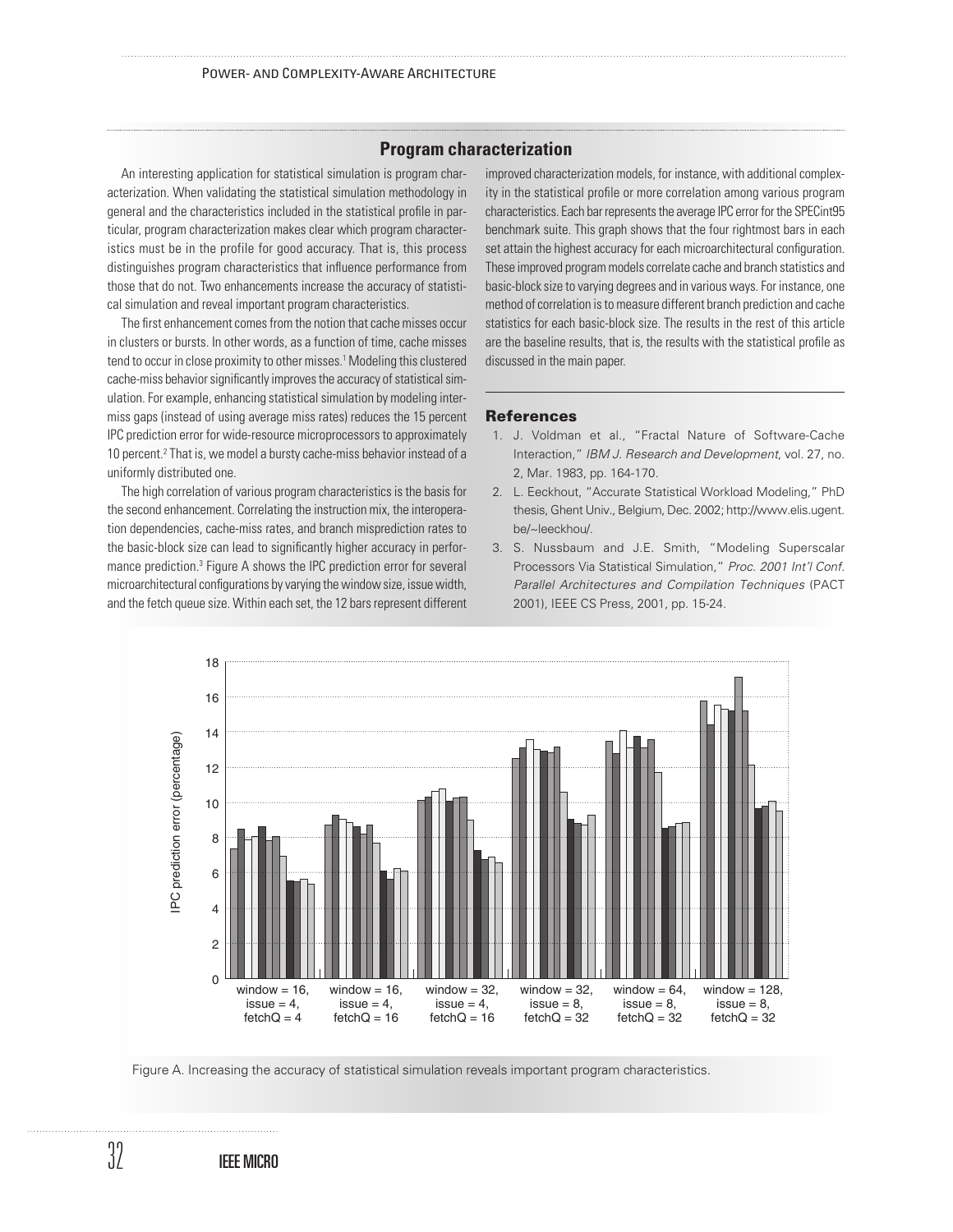

Figure 2. Relative performance prediction accuracy of statistical simulation. For an 8-issue out-of-order machine, statistical simulation yields these absolute (a) and relative (b) IPC errors as a function of instruction window size. For a 128-entry window out-of-order machine, simulation yields these absolute (c) and relative (d) IPC errors as a function of issue width.

level power modeling, and system evaluation.

# Uniprocessor performance modeling

The most obvious application of statistical simulation is evaluation of uniprocessor performance. Statistical simulation does not aim to replace detailed cycle-accurate simulations. Rather, it aims to provide an efficient look at the design space, and to provide guidance for decision-making early in the design process.

Figure 2 illustrates the relative accuracy of statistical simulation for the SPECint95 benchmarks. Figures 2a and 2b show the average IPC for SPECint95 as a function of the instruction window size. Figures 2c and 2d show IPC as a function of the issue width, the maximum number of instructions that can be scheduled for execution per cycle. Figures 2a and 2c show absolute IPC numbers. These graphs show that statistical simulation results in a 10-percent absolute IPC prediction error.

Although this absolute prediction error would be quite reasonable in many applications, statistical simulation attains a much better relative accuracy. Figures 2b and 2d show that the relative IPC error is less than 0.9 percent in all cases. Furthermore, the runtime for obtaining these data was many orders of magnitude faster than for detailed simulation.

# High-level power modeling

Power dissipation and energy consumption are and will continue to be key issues when designing microprocessors. For laptop computers and handheld devices, battery life is a major design constraint. For high-end systems, power consumption is also becoming a major design issue:14 higher clock frequencies, larger die sizes, and more complex microarchitectures significantly increase power consumption. This, in turn, increases packaging and cooling cost. Consequently, power consump-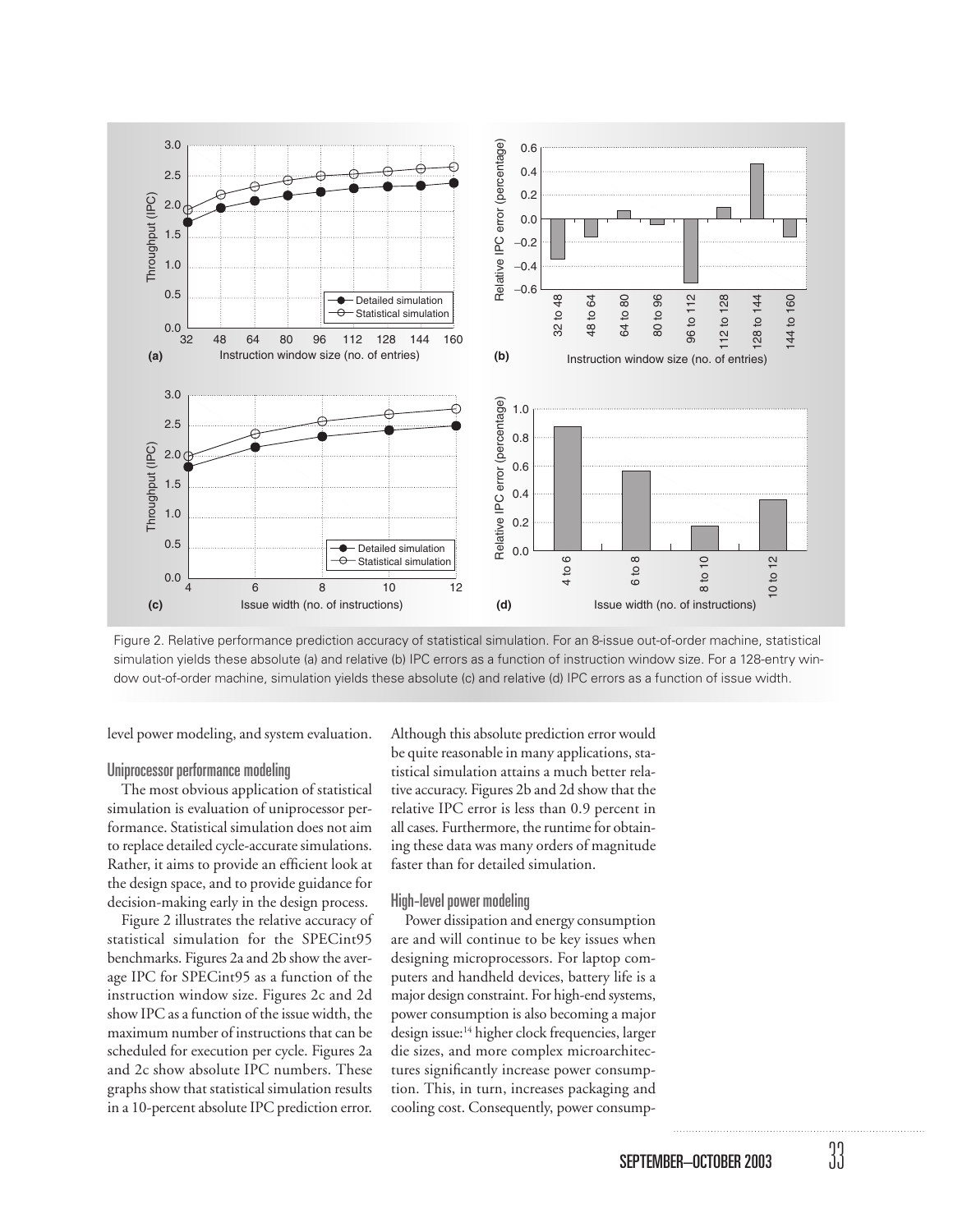

Figure 3. High-level power modeling through statistical simulation: Energy delay product as a function of instruction window size (a) and issue width (b).

tion requires consideration early in the design process. Recent work addresses this issue by integrating power modeling techniques into architectural simulators. In other words, power models of various processor structures are combined with counters that measure the activity of the structures at the architectural level and calculate the microprocessor's total power consumption. Wattch is an example of such a simulator.<sup>15</sup> Because these power modeling methodologies derive from detailed architectural simulations, they suffer from the same disadvantages: long simulation times and the need to develop complex simulation models.

We propose to meld statistical simulation with architectural power modeling, easily accomplishing this by integrating architectural power models into the synthetic trace simulator. In earlier work, we integrated Wattch<sup>15</sup> into the statistical simulation framework.<sup>1</sup> Using this tool, we can estimate the power dissipation of a microarchitecture executing a synthetic trace. The power prediction error is less than 5 percent for wide-resource processors; the relative accuracy is less than 1.6 percent. By combining the performance and power dissipation predictions, it's possible to measure a microarchitecture's energy-efficiency.14 A metric that combines power and performance can measure energy efficiency; a popular power/performance metric for microprocessors is the energy-delay product (EDP):

$$
EDP = \frac{energy}{instruction} \times \frac{cycles}{instruction}
$$

$$
= \left(\frac{1}{IPC}\right)^2 \times \frac{energy}{cycle}
$$

Figures 3a and 3b show EDP for the SPECint95 benchmarks as a function of the instruction window size and the issue width. These graphs show that statistical simulation can identify a region of energy-efficient microarchitectures—those with potentially minimal EDP.

### System evaluation

For larger systems containing several processors—symmetric multiprocessors (SMPs), clusters of computers, and even large networks—simulation time becomes a much bigger problem because of the number of processors that the designer must simulate simultaneously. Typically, benchmark problems for such systems are also much larger, and there might be additional design choices.

Modeling cache coherence, sequential consistency, private versus shared virtual memory pages, and processor synchronization extend the statistical simulation framework to SMP systems.<sup>13</sup> To do so, we computed the following additional program statistics (an earlier work provides a more elaborate discussion<sup>13</sup>):

- *Cache line ownership distribution*. Our simulation accounts for the probability that a store does not own the cache line it targets.
- *Store distributions.* We calculate two distributions, one measuring the numbers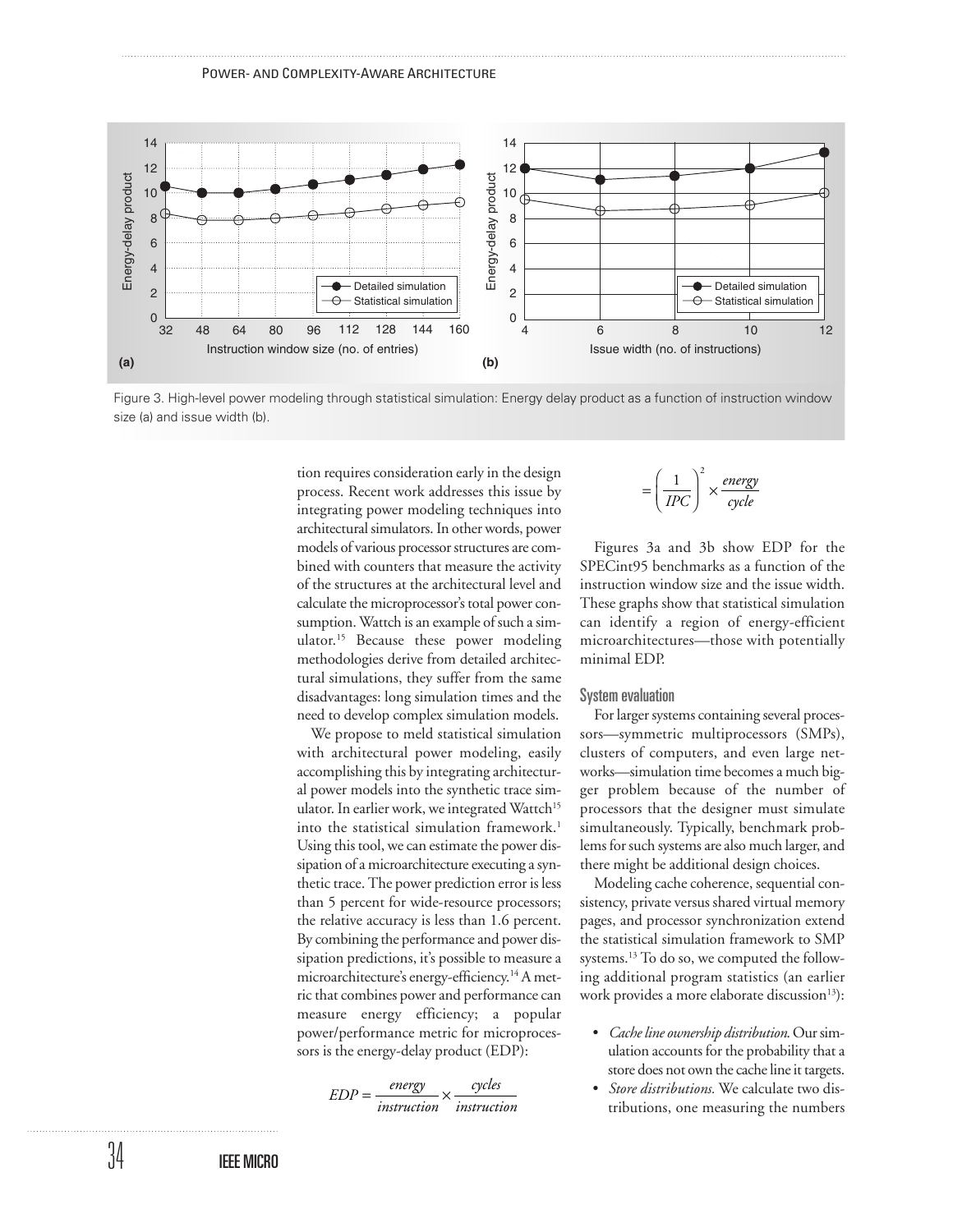

Figure 4. Reference (a) and estimated (b) instruction throughputs for multiprogrammed SPECint95 workloads as a function of the number of processors.



Figure 5. Reference (a) and estimated (b) instruction throughputs for parallel workloads as a function of the number of processors.

of consecutive stores to private pages and the other, to shared pages.

- *Lock distributions*. Lock distributions help us to statistically simulate synchronization through critical sections. Statistical simulation uses these distributions during statistical simulation to compute a target critical section. In addition, we maintain two statistical profiles: one updated when executing outside a critical section and one updated when executing inside a critical section. The synthetic trace generator then produces instructions based on these two statistical profiles.
- *Distributions for synchronization barriers*.

Synchronization barriers cause two problems. First, they often occur at coarse granularity. As such, they are few in number but cover long time periods. Second, barriers typically involve all the processors, which is difficult to model in a statistically independent way in each processor. To address these issues, we scale down the amount of work done between barriers in proportion to the length of the statistical simulation.

Figures 4 and 5 show that it is possible to achieve accurate performance estimates on multiprogrammed workloads (SPECint95) as well as on synchronized parallel scientific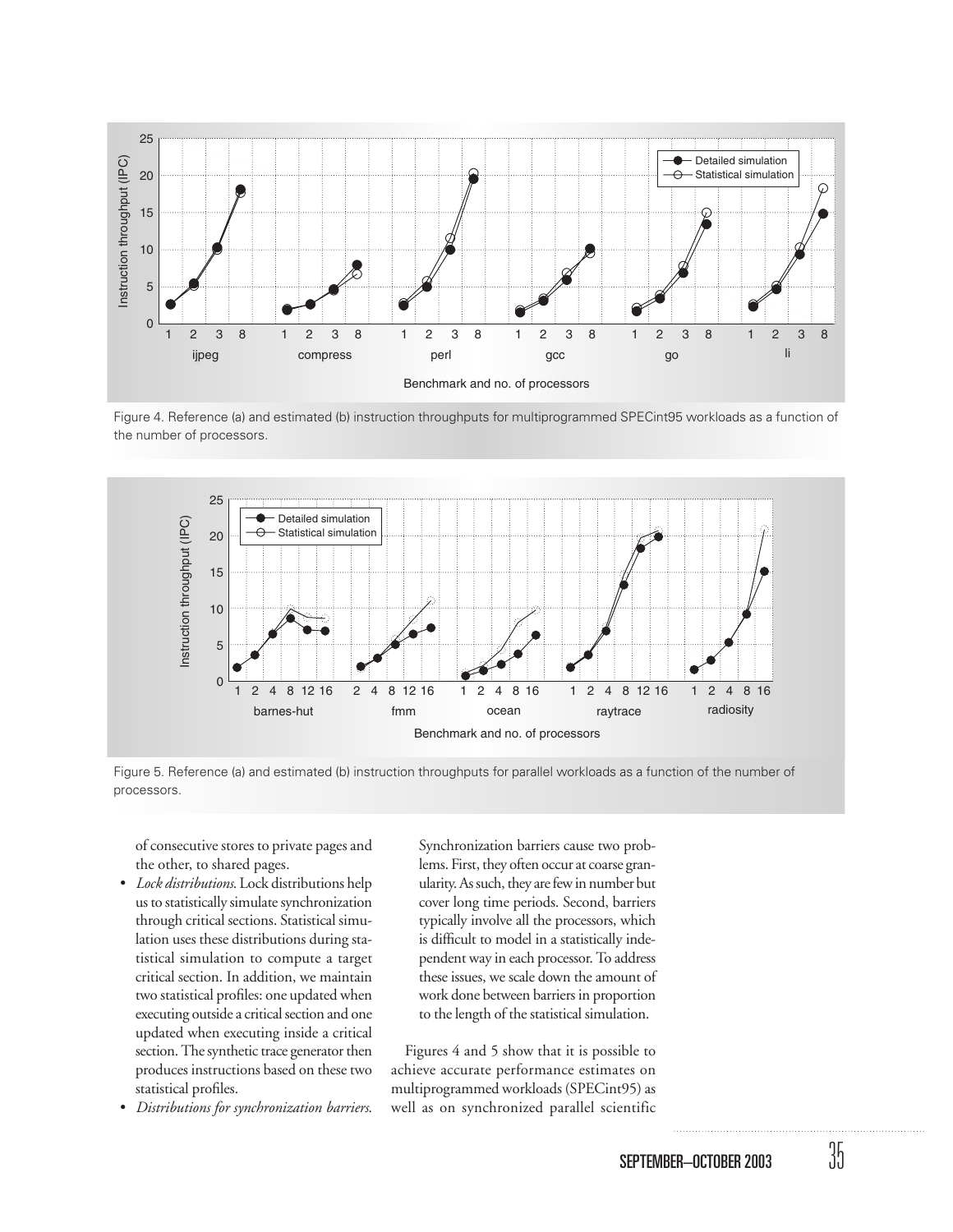# **Workload space exploration**

A statistical profile in statistical simulation consists of several program characteristics. These characteristics are easily variable and it's possible to measure the influence of these parameters on overall performance. However, varying the distributions in a statistical profile is sometimes impractical because of the numerous probabilities that require specification. A limited set of parameters that specifies complete program behavior would be useful. This is achievable within the statistical simulation framework by approximating measured distributions with theoretical distributions.

For example, the distribution of interoperation dependencies through register values exhibits power law properties—the probability density function (PDF) of this distribution follows a straight line when plotted in a log-log diagram.<sup>1</sup> This type of a distribution is a power law distribution or a *Pareto* distribution:  $P|X = x| = \alpha x^{-\beta}$  with  $1 > \alpha > 0$  (the intersect of the PDF with the *y* axis) and  $\beta > 0$  (the slope of the PDF in a log-log graph). The results show that this approximation is more accurate than a previously proposed exponential approximation method. By fitting this power law to the measured distributions, you can estimate theoretical parameters <sup>α</sup> and β*.*

Figure B displays the SPECint95 as well as the Instruction Benchmark Suite (IBS) traces as a function of  $\alpha$  and  $\beta$ , where  $\alpha$  and  $\beta$  derive from the power law PDF of the interoperation dependencies. We can make two interesting conclusions from this graph. First, the interoperation dependencies seem to be quite different for the SPECint95 benchmarks than for the IBS traces. All but one of the IBS traces concentrate in the middle of the graph whereas the SPECint95 benchmarks are more toward the graph's left.

Second, this information can identify weak spots in a workload. For example, this graph reveals that none of these benchmarks have  $0.28 < \alpha < 0.33$ . There are two possibilities to address this lack of benchmark coverage: either search for real benchmarks or generate synthetic traces with the desired program properties. The latter option is easy because the program characteristics in a statistical profile can freely vary. In addition, these program properties can vary independently from each other.

### **Reference**

1. L. Eeckhout and K. De Bosschere, "Hybrid Analytical-Statistical Modeling for Efficiently Exploring Architecture and Workload Design Spaces," *Proc. 2001 Int'l Conf. Parallel Architectures and Compilation Techniques* 



Figure B. Workload space as a function of  $\alpha$  and  $\beta$  and for the SPECint95 and the IBS traces.

workloads (Splash 2). Figure 4 shows the detailed simulation and the statistical simulation instruction throughput for multiprogrammed workloads; in these initial experiments, we assume a simple one-bank memory system. In general, the performance estimates for multiprogrammed workloads running on the statistical model are fairly accurate (less than 15 percent error with respect to detailed simulation), but it shows larger errors in running the benchmarks compress (underestimated by 17 percent) and  $1\textbf{i}$  (overestimated by 23 percent) on eight processors. This graph shows that statistical simulation accurately predicts important performance trends.

Figure 5 shows instruction throughput for parallel workloads and a four-bank memory system, giving results for the detailed and statistical simulations. In contrast to the earlier one-bank memory system, the four-bank memory system employs interleaving on a cache block basis, putting less pressure on the sharedmemory system. These results show that accurate performance estimates are obtained for benchmarks barnes-hut, raytrace, and radiosity. However, it shows less accuracy for fmm and ocean. In spite of the reduced absolute accuracy for some benchmarks, this simple SMP model sufficiently identifies the number of processors after which there is a diminishing performance return. For example, detailed simulations of **barnes-hut** show a strong performance degradation from eight to 16 processors, which also appears in the statistical simulation results. Likewise, statistical simulation identifies the point of diminishing performance return for ocean after eight processors and for raytrace after 12 processors. Statistical simulation can predict performance trends sufficiently and accurately and is therefore a useful tool for quickly investigating design options. We obtained these results with only two to 10 minutes of simulation time.

The "Workload Space Exploration" sidebar presents another application of statistical simulation to system development.

esigning a new microprocessor is extremely time-consuming because of the numerous necessary simulations. Statistical simulation can speed up this design process significantly by identifying a region of interest in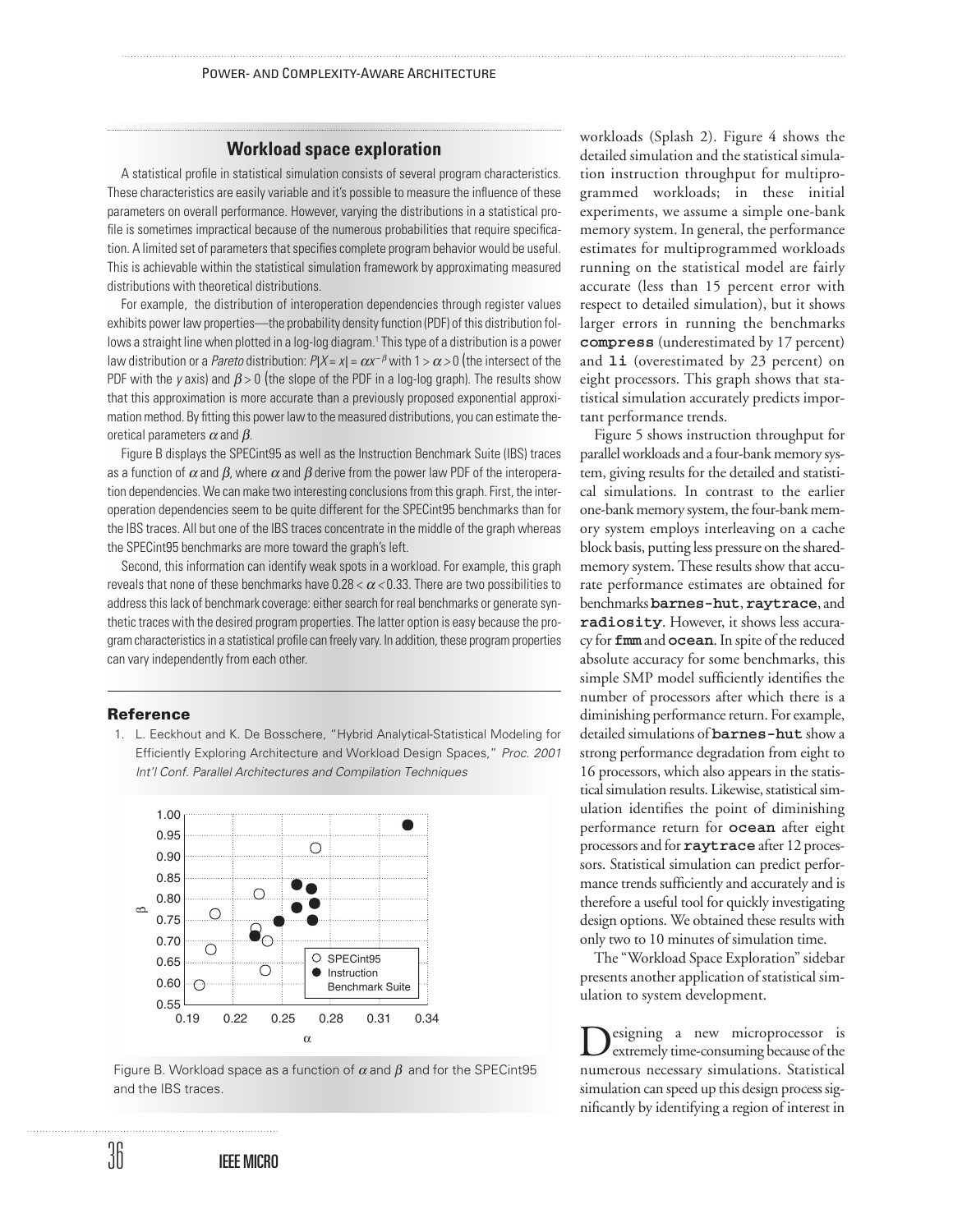a huge design space, permitting targeted analysis using detailed architectural simulations. This is true for uniprocessor as well as for multiprocessor power/performance modeling. In addition, statistical simulation is also useful for distinguishing important program characteristics from unimportant ones, and for identifying and addressing potential weak spots in the workload design. Now that we have a better understanding of the important program properties and processor characteristics, we plan to simplify performance modeling even further by tackling the problem of analytical modeling of superscalar processors. MICRO

# **Acknowledgments**

Lieven Eeckhout is a postdoctoral fellow of the Fund for Scientific Research-Flanders (Belgium; F.W.O. Vlaanderen). James E. Smith and Sebastien Nussbaum were supported in part by National Science Foundation grant CCR-9900610, IBM, and Intel. The authors also thank the anonymous reviewers for their valuable comments, which significantly improved the quality of this article.

### **References**

1. L. Eeckhout, "Accurate Statistical Workload Modeling," PhD thesis, Ghent Univ., Belgium, Dec. 2002; http://www.elis.ugent. be/~leeckhou.

- 2. V.S. Iyengar, L.H. Trevillyan, and P. Bose, "Representative Traces for Processor Models with Infinite Cache," *Proc. 2nd Int'l Symp. High-Performance Computer Architecture* (HPCA-2), IEEE CS Press, 1996, pp. 62-73.
- 3. S. Nussbaum and J.E. Smith, "Modeling Superscalar Processors Via Statistical Simulation," *Proc. 2001 Int'l Conf. Parallel Architectures and Compilation Techniques* (PACT 2001), IEEE CS Press, 2001, pp. 15-24.
- 4. M. Oskin, F.T. Chong, and M. Farrens, "HLS: Combining Statistical and Symbolic Simulation to Guide Microprocessor Design," *Proc. 27th Ann. Int'l Symp. Computer Architecture* (ISCA 27), ACM Press, 2000, pp. 71-82.
- 5. T. Austin, E. Larson, and D. Ernst, "SimpleScalar: An Infrastructure for Computer System Modeling," *Computer*, vol. 35, no. 2, Feb. 2002, pp. 59-67.
- 6. R.A. Sugumar and S.G. Abraham, "Efficient

Simulation of Caches under Optimal Replacement with Applications to Miss Characterization," *Proc. 1993 ACM Conf. Measurement and Modeling of Computer Systems* (SIGMETRICS 93), ACM Press, 1993, pp. 24-35.

- 7. C. Bechem et al., "An Integrated Functional Performance Simulator," *IEEE Micro*, vol. 19, no. 3, May 1999, pp. 26-35.
- 8. J. Emer et al., "Asim: A Performance Model Framework." *Computer*, vol. 35, no. 2, Feb. 2002, pp. 68-76.
- 9. M. Vachharajani et al., "Microarchitectural Exploration with Liberty," *Proc. 35th Ann. ACM/IEEE Int'l Symp. Microarchitecture* (MICRO-35), ACM Press, 2002, pp. 271-282.
- 10. T.M. Conte, M.A. Hirsch, and K.N. Menezes, "Reducing State Loss for Effective Trace Sampling of Superscalar Processors," *Proc. 1996 Int'l Conf. Computer Design* (ICCD 96), IEEE CS Press, 1996, pp. 468-477.
- 11. R.E. Wunderlich et al., "SMARTS: Accelerating Microarchitecture Simulation via Rigorous Statistical Sampling," *Proc. 30th Ann. Int'l Symp. Computer Architecture* (ISCA 30), ACM Press, 2003, pp. 84-95.
- 12. T. Sherwood et al.,"Automatically Characterizing Large Scale Program Behavior," *Proc. 10th Int'l Conf. Architectural Support for Programming Languages and Operating Systems* (ASPLOS X), ACM Press, 2002, pp. 45-57.
- 13. S. Nussbaum and J.E. Smith, "Statistical Simulation of Symmetric Multiprocessor Systems," *Proc. 35th Ann. Simulation Symp. 2002*, IEEE CS Press, 2002, pp. 89-97.
- 14. D. Brooks et al., "Power-Aware Microarchitecture: Design and Modeling Challenges for Next-Generation Microprocessors," *IEEE Micro*, vol. 20, no. 6, Nov. 2000, pp. 26—44.
- 15. D. Brooks, V. Tiwari, and M. Martonosi, "Wattch: A Framework for Architectural-Level Power Analysis and Optimizations," *Proc. 27th Ann. Int'l Symp. Computer Architecture* (ISCA 27), ACM Press, 2000, pp. 83-94.

**Lieven Eeckhout** is a postdoctoral researcher in the Department of Electronics and Information Systems at Ghent University, Belgium. His research interests include computer architecture, performance analysis, and workload characterization. Eeckhout has a PhD in Computer Science and Engineering from Ghent University.